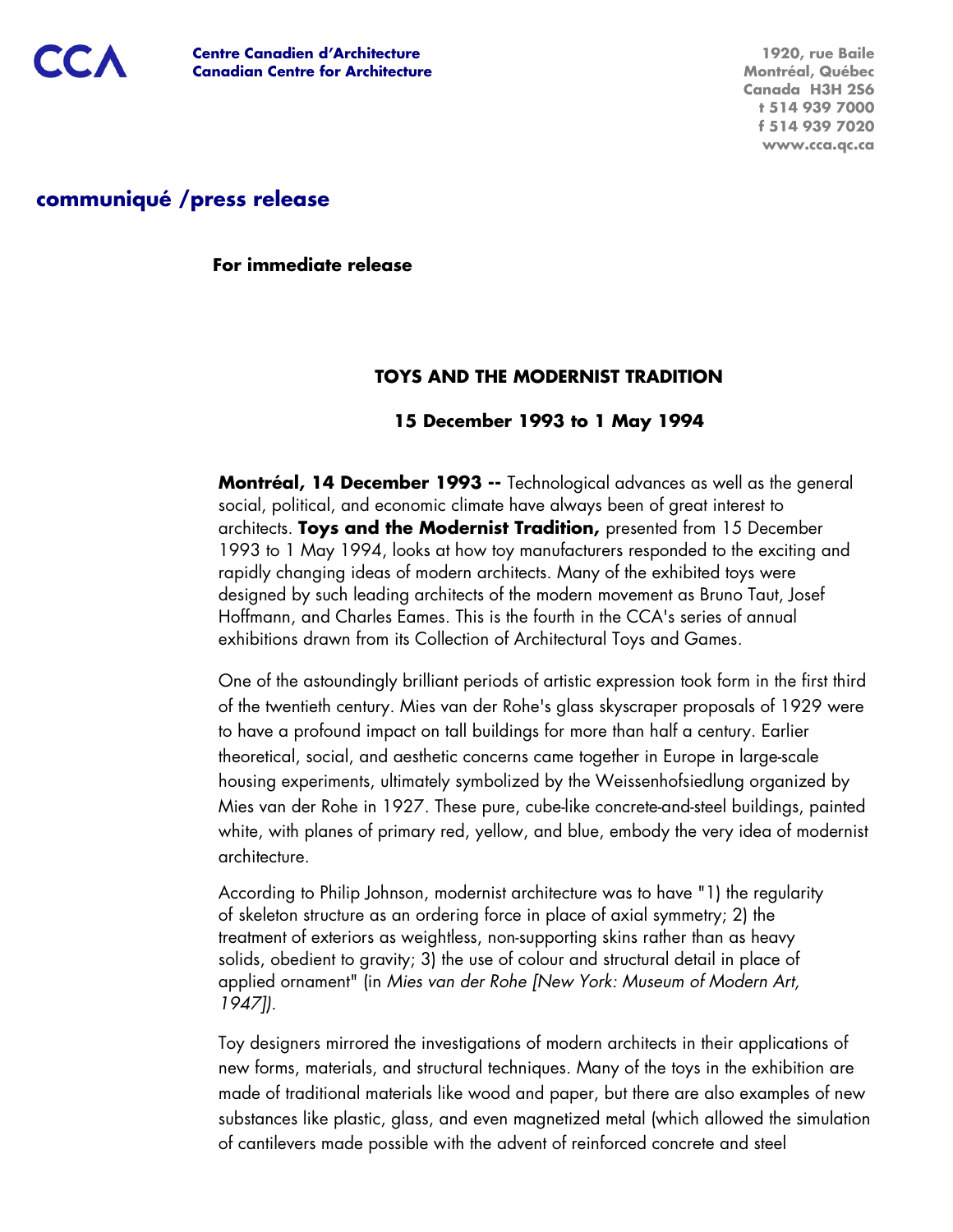construction). Toy manufacturers also echoed the modernist fascination with particular building types -- the efficient small house, the factory, the skyscraper. Sky-Hy Building Blocks (1920), for example, constructs the kind of set-back skyscraper introduced to New York with the zoning laves of 1916, the first such municipal regulations. Skyline (1990) produces a series of skyscrapers of varying heights that together convey the distinctive image of an upward-looking city centre of the 1980s.

The exhibition presents some twenty examples of international design ranging in date from 1919 to 1993. Drawings, photographs, and books from other CCA collections, that relate to specific toys or have inspired the constructions made with them, provide another link between toy design and the history of architectural ideas. With three exceptions, all works are drawn from the Canadian Centre for Architecture's collections. A boxed set of Magnet Master (1947), is provided by its designer Arthur Carrara. Possibly the only surviving copy of Ladislav Sutnar's Build the Town (1941-42) is supplied by the designer's son Radoslav. A photograph showing Sutnar's toy Factory Town (192226) is borrowed from the Getty Center for the History of Art and the Humanities, Santa Monica. Also included in the exhibition are three recent toys, donated as part of a larger gift to the CCA by their Swiss manufacturer Naef AG, Zeiningen.

The CCA is grateful to Bell Québec and many private donors for their help in acquiring and developing the Collection of Architectural Toys and Games, a collection that permits particularly fresh views on architecture. The exhibition **Toys and the Modernist Tradition**, which will be accompanied by a small catalogue in February 1994**,** explores early-twentieth-century modernism as it has been considered by toy manufacturers, often with the collaboration of modernist architects. They have produced toys inspired by formalist positions, social issues, and new built forms. The toys in the exhibition invite the viewer to test and explore these issues as they have shaped those who play with them and the cities in which they live.

The exhibition is curated by Howard Shubert, Assistant Curator, Prints and Drawings Collection, and Rosemary Haddad, Associate Librarian.

Throughout the exhibition, play sessions will be held for children from 3 to 12 years of age accompanied by their parents. The youngsters will be able to familiarize themselves with modernist tradition toys and games with the lively help of a special guide, and, along with their parents, will have a chance to explore the possibilities of contemporary toys, some of which will be identical to those on display. Combining observation with hands-on activities, the play sessions have been designed by Suzette Lagacé, educational consultant.

#### **Acquisition of the CCA Collection of Architectural Toys and Games has been generously supported by Bell Québec.**